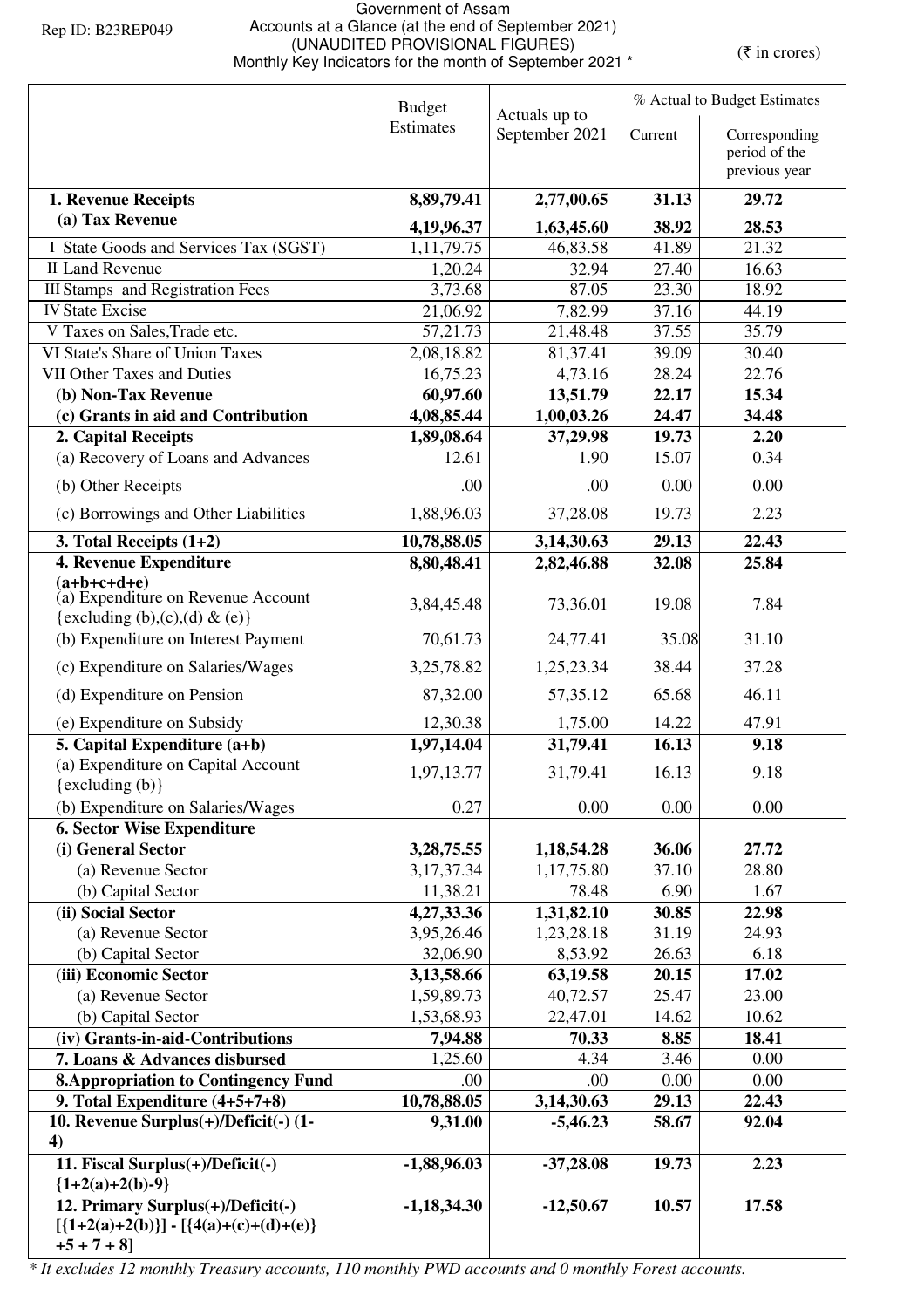| <b>Monthly Trend</b><br><b>REVENUE RECEIPTS</b>                                           |                |             |                |             |  |
|-------------------------------------------------------------------------------------------|----------------|-------------|----------------|-------------|--|
| (Refer to item<br>1(a)<br>of Monthly Accounts at a Glance)<br>$(3\overline{5})$ in crore) |                |             |                |             |  |
|                                                                                           |                | 2021-2022   |                | 2020-2021   |  |
| Mont                                                                                      | <b>Monthly</b> | Progressive | <b>Monthly</b> | Progressive |  |
| <b>APRIL</b>                                                                              | 30,06.30       | 30,06.30    | 15, 13. 19     | 15,13.19    |  |
| <b>MAY</b>                                                                                | 24,06.01       | 54,12.31    | 25,84.15       | 40,97.34    |  |
| <b>JUNE</b>                                                                               | 23,44.17       | 77,56.48    | 24,39.18       | 65,36.52    |  |
| <b>JULY</b>                                                                               | 26,09.11       | 1,03,65.59  | 25,03.01       | 90,39.53    |  |
| <b>AUGUST</b>                                                                             | 30,01.73       | 1,33,67.32  | 24,71.76       | 1,15,11.29  |  |
| <b>SEPTEMBER</b>                                                                          | 29,78.28       | 1,63,45.60  | 27,48.39       | 1,42,59.68  |  |
| <b>OCTOBER</b>                                                                            | 0.00           | 0.00        | 28,51.98       | 1,71,11.66  |  |
| <b>NOVEMBER</b>                                                                           | 0.00           | 0.00        | 27,19.18       | 1,98,30.84  |  |
| <b>DECEMBER</b>                                                                           | 0.00           | 0.00        | 28,50.90       | 2,26,81.74  |  |
| <b>JANUARY</b>                                                                            | 0.00           | 0.00        | 16,82.28       | 2,43,64.02  |  |
| <b>FEBRUARY</b>                                                                           | 0.00           | 0.00        | 42,91.66       | 2,86,55.68  |  |
| <b>MARCH</b> (Pre)                                                                        | 0.00           | 0.00        | 71,07.05       | 3,57,62.73  |  |
| MARCH (Sup)                                                                               | 0.00           | 0.00        | 1.42           | 3,57,64.15  |  |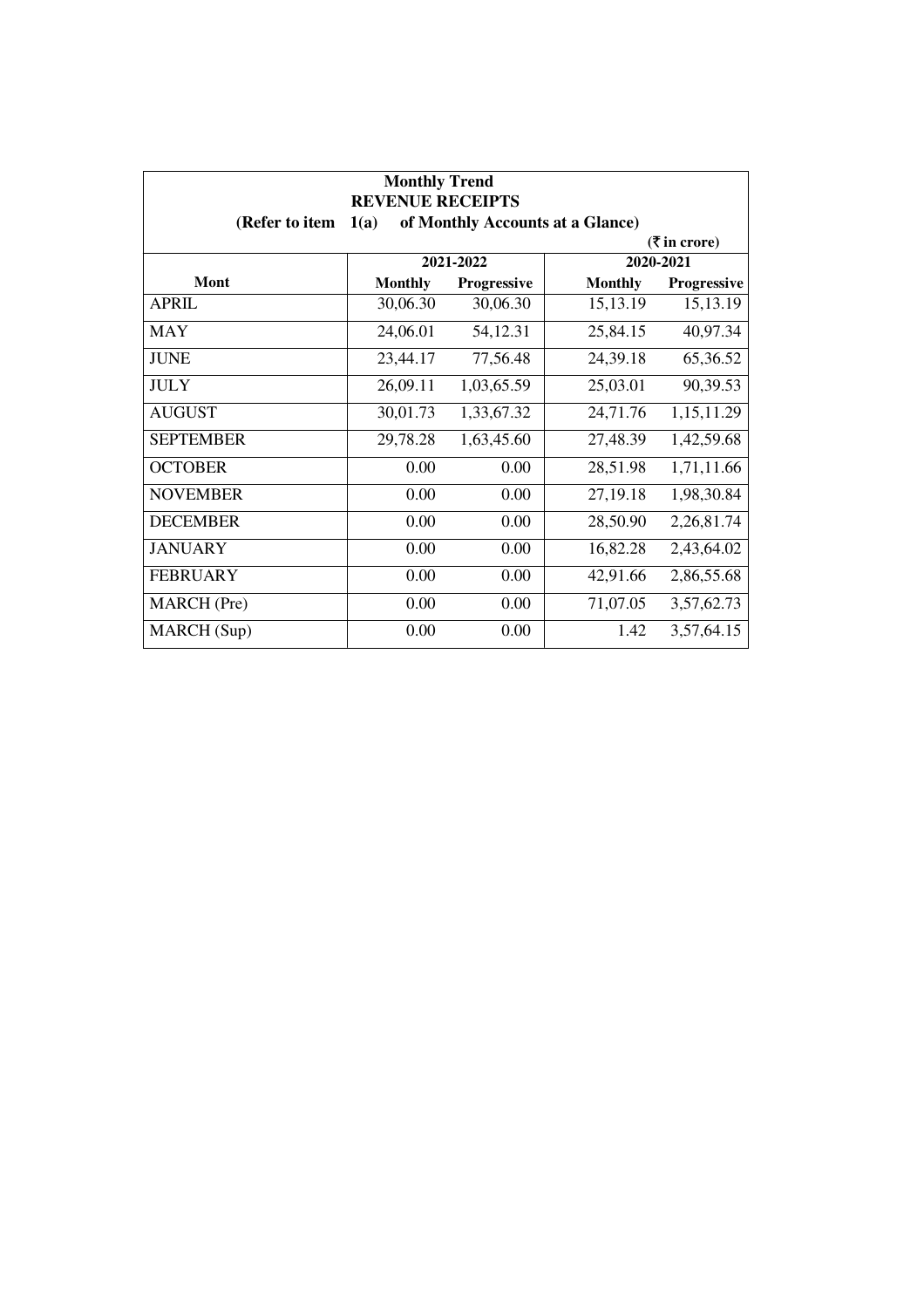| <b>Monthly Trend</b><br><b>REVENUE RECEIPTS</b><br>1(b)<br>(Refer to item<br>of Monthly Accounts at a Glance) |                |             |                |                             |
|---------------------------------------------------------------------------------------------------------------|----------------|-------------|----------------|-----------------------------|
|                                                                                                               |                |             |                | $(3\overline{5})$ in crore) |
|                                                                                                               |                | 2021-2022   |                | 2020-2021                   |
| Mont                                                                                                          | <b>Monthly</b> | Progressive | <b>Monthly</b> | Progressive                 |
| <b>APRIL</b>                                                                                                  | 80.54          | 80.54       | 16.13          | 16.13                       |
| <b>MAY</b>                                                                                                    | 2,18.35        | 2,98.89     | 2,42.65        | 2,58.80                     |
| <b>JUNE</b>                                                                                                   | 2,75.55        | 5,74.44     | 3,27.39        | 5,86.19                     |
| <b>JULY</b>                                                                                                   | 4,01.56        | 9,76.00     | 2,63.71        | 8,49.90                     |
| <b>AUGUST</b>                                                                                                 | 2,56.76        | 12,32.76    | 81.15          | 9,31.05                     |
| <b>SEPTEMBER</b>                                                                                              | 1,19.03        | 13,51.79    | 1,89.54        | 11,20.59                    |
| <b>OCTOBER</b>                                                                                                | 0.00           | 0.00        | 2,14.65        | 13,35.24                    |
| <b>NOVEMBER</b>                                                                                               | 0.00           | 0.00        | 2,63.32        | 15,98.56                    |
| <b>DECEMBER</b>                                                                                               | 0.00           | 0.00        | 1,29.89        | 17,28.45                    |
| <b>JANUARY</b>                                                                                                | 0.00           | 0.00        | 1,74.02        | 19,02.47                    |
| <b>FEBRUARY</b>                                                                                               | 0.00           | 0.00        | 4,68.25        | 23,70.72                    |
| <b>MARCH</b> (Pre)                                                                                            | 0.00           | 0.00        | 5,17.92        | 28,88.64                    |
| MARCH (Sup)                                                                                                   | 0.00           | 0.00        | 9.76           | 28,98.40                    |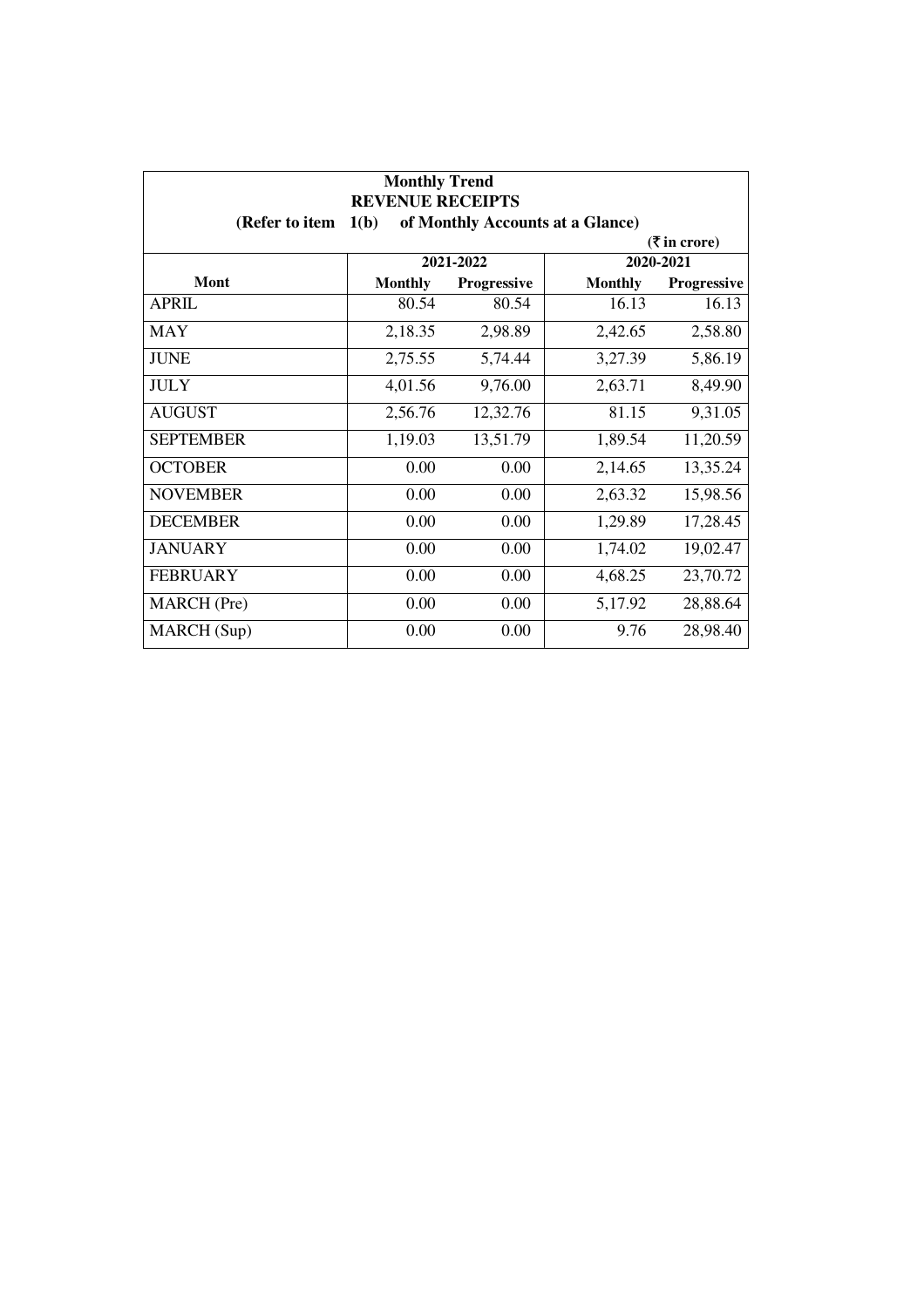| <b>Monthly Trend</b><br><b>REVENUE RECEIPTS</b>                                           |                |             |                |             |  |
|-------------------------------------------------------------------------------------------|----------------|-------------|----------------|-------------|--|
| (Refer to item<br>of Monthly Accounts at a Glance)<br>1(c)<br>$(3\overline{5})$ in crore) |                |             |                |             |  |
|                                                                                           |                | 2021-2022   |                | 2020-2021   |  |
| Mont                                                                                      | <b>Monthly</b> | Progressive | <b>Monthly</b> | Progressive |  |
| <b>APRIL</b>                                                                              | 10,59.85       | 10,59.85    | 23,68.84       | 23,68.84    |  |
| <b>MAY</b>                                                                                | 15,69.53       | 26,29.38    | 20,06.40       | 43,75.25    |  |
| <b>JUNE</b>                                                                               | 25,40.91       | 51,70.29    | 25,07.48       | 68,82.73    |  |
| <b>JULY</b>                                                                               | 10,56.54       | 62,26.83    | 24,41.80       | 93,24.53    |  |
| <b>AUGUST</b>                                                                             | 19,40.80       | 81,67.63    | 11,65.44       | 1,04,89.97  |  |
| <b>SEPTEMBER</b>                                                                          | 18,35.63       | 1,00,03.26  | 14,54.97       | 1,19,44.94  |  |
| <b>OCTOBER</b>                                                                            | 0.00           | 0.00        | 16,07.11       | 1,35,52.05  |  |
| <b>NOVEMBER</b>                                                                           | 0.00           | 0.00        | 17,66.48       | 1,53,18.53  |  |
| <b>DECEMBER</b>                                                                           | 0.00           | 0.00        | 41,01.31       | 1,94,19.84  |  |
| <b>JANUARY</b>                                                                            | 0.00           | 0.00        | 14,10.48       | 2,08,30.32  |  |
| <b>FEBRUARY</b>                                                                           | 0.00           | 0.00        | 9,73.90        | 2,18,04.22  |  |
| <b>MARCH</b> (Pre)                                                                        | 0.00           | 0.00        | 44,32.37       | 2,62,36.60  |  |
| MARCH (Sup)                                                                               | 0.00           | 0.00        | 3.05           | 2,62,39.65  |  |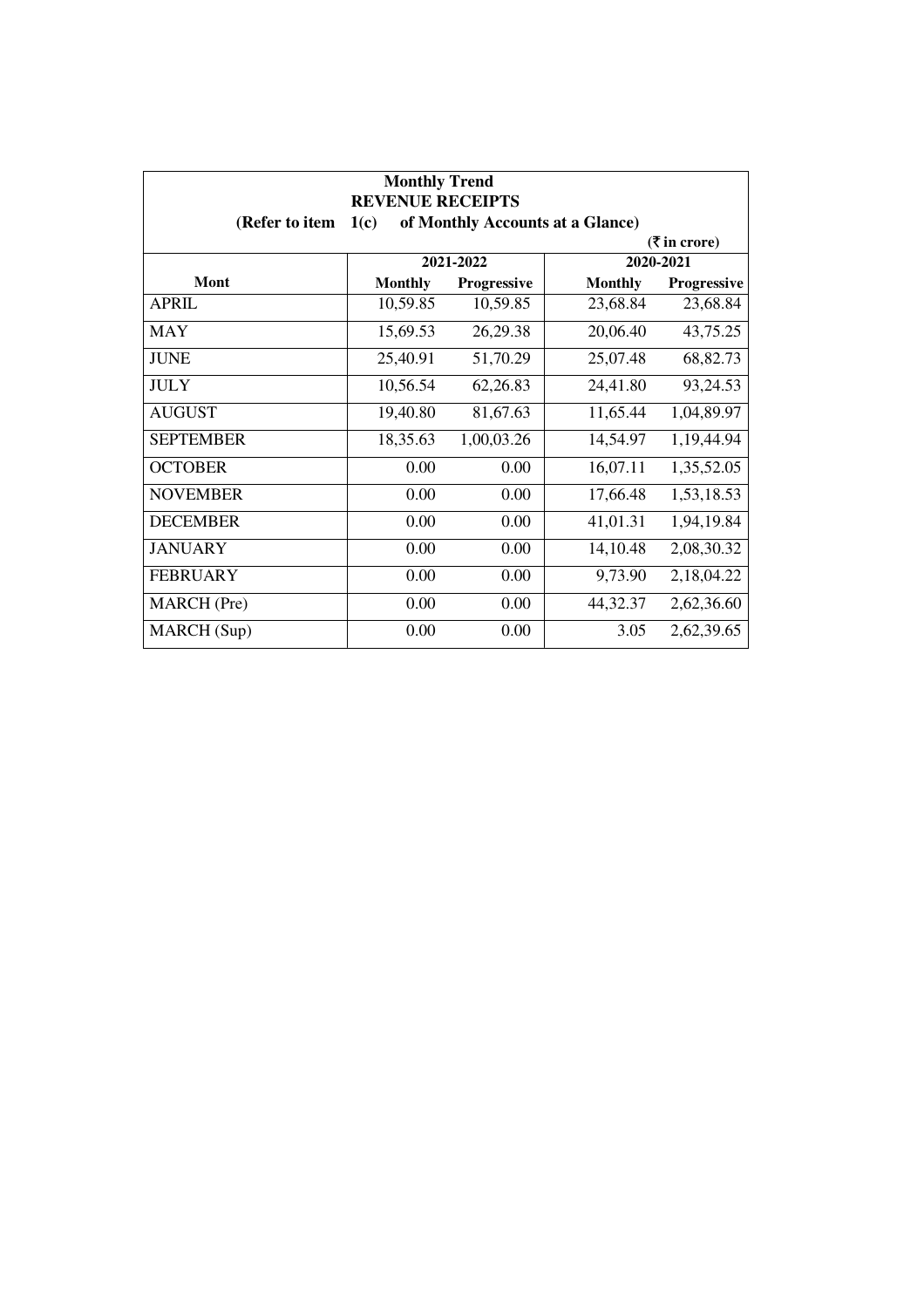| <b>Monthly Trend</b><br><b>CAPITAL RECEIPTS</b> |                |                                  |                |                             |
|-------------------------------------------------|----------------|----------------------------------|----------------|-----------------------------|
| (Refer to item                                  | 2(a)           | of Monthly Accounts at a Glance) |                |                             |
|                                                 |                |                                  |                | $(3\overline{5})$ in crore) |
|                                                 |                | 2021-2022                        |                | 2020-2021                   |
| Mont                                            | <b>Monthly</b> | Progressive                      | <b>Monthly</b> | Progressive                 |
| <b>APRIL</b>                                    | 0.18           | 0.18                             | 0.20           | 0.20                        |
| <b>MAY</b>                                      | 0.18           | 0.36                             | 0.20           | 0.40                        |
| <b>JUNE</b>                                     | 0.13           | 0.49                             | $-0.01$        | 0.39                        |
| <b>JULY</b>                                     | 0.16           | 0.65                             | 0.22           | 0.61                        |
| <b>AUGUST</b>                                   | 0.16           | 0.81                             | 0.20           | 0.81                        |
| <b>SEPTEMBER</b>                                | 1.09           | 1.90                             | 0.21           | 1.02                        |
| <b>OCTOBER</b>                                  | 0.00           | 0.00                             | 0.30           | 1.32                        |
| <b>NOVEMBER</b>                                 | 0.00           | 0.00                             | 0.21           | 1.53                        |
| <b>DECEMBER</b>                                 | 0.00           | 0.00                             | 0.21           | 1.74                        |
| <b>JANUARY</b>                                  | 0.00           | 0.00                             | 0.22           | 1.96                        |
| <b>FEBRUARY</b>                                 | 0.00           | 0.00                             | 0.19           | 2.15                        |
| <b>MARCH</b> (Pre)                              | 0.00           | 0.00                             | 0.41           | 2.56                        |
| MARCH (Sup)                                     | 0.00           | 0.00                             | 0.00           | 2.56                        |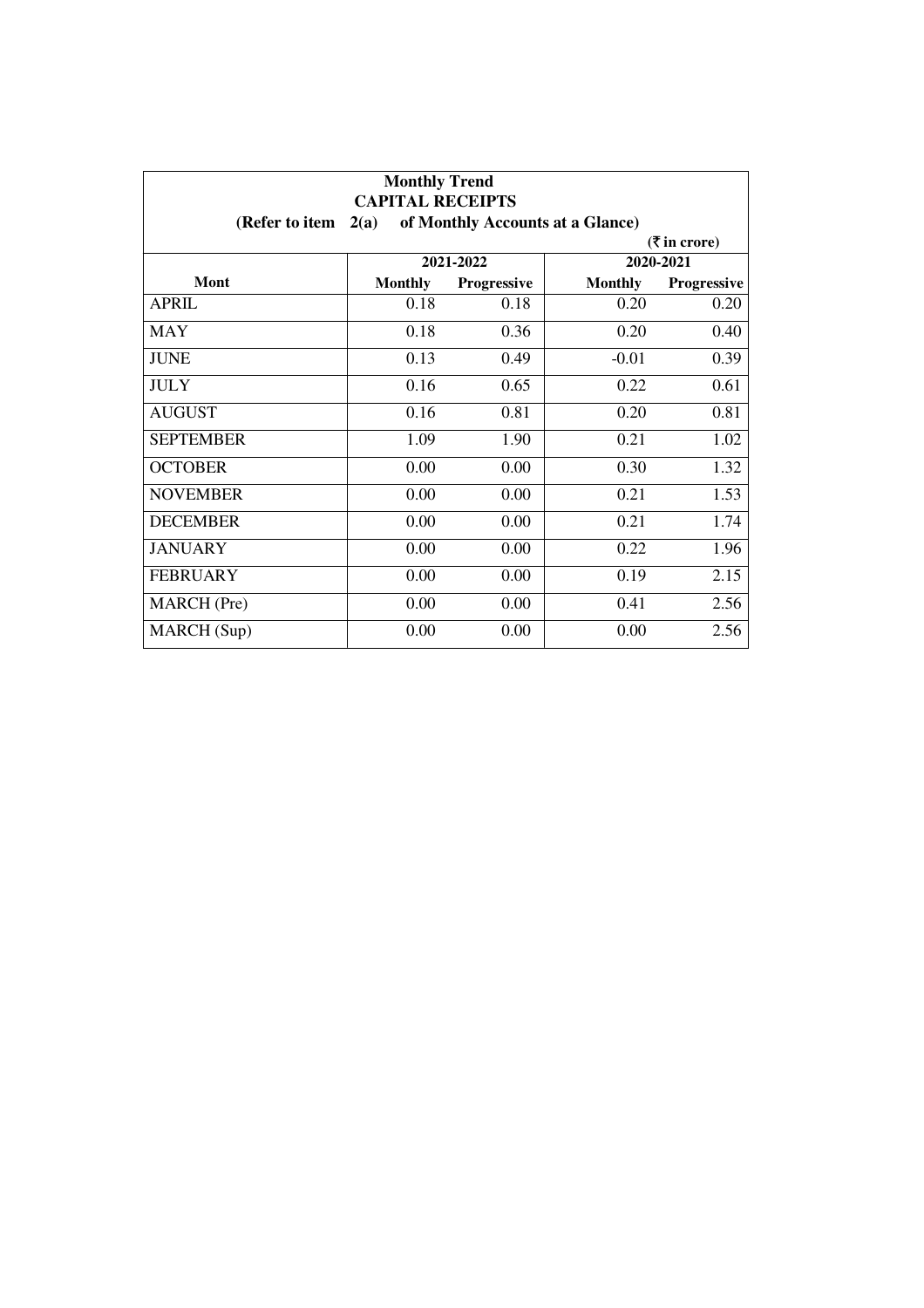| <b>Monthly Trend</b><br><b>CAPITAL RECEIPTS</b> |                |                                  |                |             |
|-------------------------------------------------|----------------|----------------------------------|----------------|-------------|
| (Refer to item                                  | 2(b)           | of Monthly Accounts at a Glance) |                |             |
| $(3\overline{5})$ in crore)                     |                |                                  |                |             |
|                                                 |                | 2021-2022                        |                | 2020-2021   |
| Mont                                            | <b>Monthly</b> | Progressive                      | <b>Monthly</b> | Progressive |
| <b>APRIL</b>                                    | 0.00           | 0.00                             | 0.00           | 0.00        |
| <b>MAY</b>                                      | 0.00           | 0.00                             | 0.00           | 0.00        |
| <b>JUNE</b>                                     | 0.00           | 0.00                             | 0.00           | 0.00        |
| <b>JULY</b>                                     | 0.00           | 0.00                             | 0.00           | 0.00        |
| <b>AUGUST</b>                                   | 0.00           | 0.00                             | 0.00           | 0.00        |
| <b>SEPTEMBER</b>                                | 0.00           | 0.00                             | 0.00           | 0.00        |
| <b>OCTOBER</b>                                  | 0.00           | 0.00                             | 0.00           | 0.00        |
| <b>NOVEMBER</b>                                 | 0.00           | 0.00                             | 0.00           | 0.00        |
| <b>DECEMBER</b>                                 | 0.00           | 0.00                             | 0.00           | 0.00        |
| <b>JANUARY</b>                                  | 0.00           | 0.00                             | 0.00           | 0.00        |
| <b>FEBRUARY</b>                                 | 0.00           | 0.00                             | 0.00           | 0.00        |
| <b>MARCH</b> (Pre)                              | 0.00           | 0.00                             | 0.00           | 0.00        |
| MARCH (Sup)                                     | 0.00           | 0.00                             | 0.00           | 0.00        |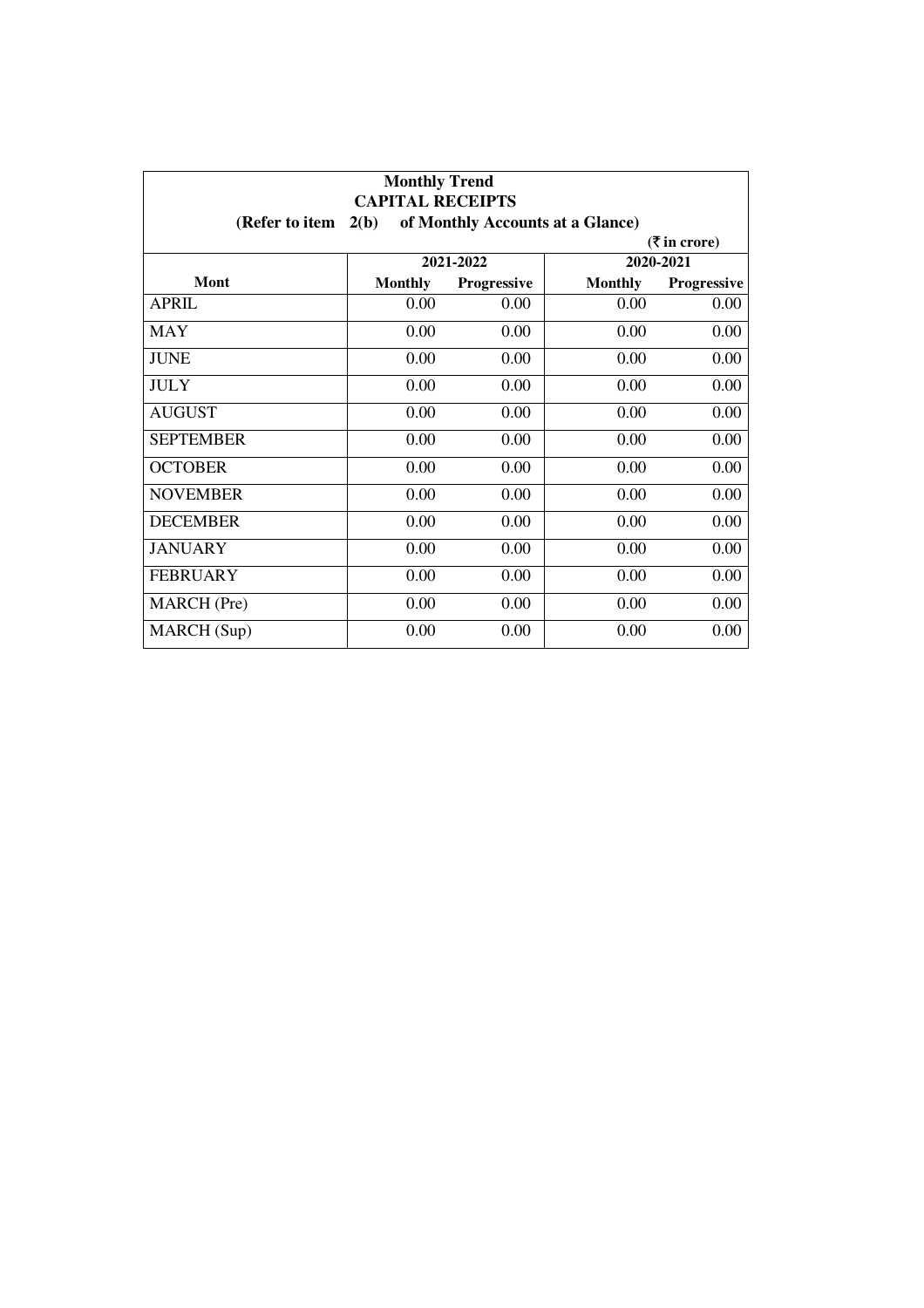| <b>Monthly Trend</b><br><b>CAPITAL RECEIPTS</b><br>of Monthly Accounts at a Glance)<br>(Refer to item<br>2(c) |                |             |                |                             |
|---------------------------------------------------------------------------------------------------------------|----------------|-------------|----------------|-----------------------------|
|                                                                                                               |                |             |                | $(3\overline{5})$ in crore) |
|                                                                                                               |                | 2021-2022   |                | 2020-2021                   |
| Mont                                                                                                          | <b>Monthly</b> | Progressive | <b>Monthly</b> | Progressive                 |
| <b>APRIL</b>                                                                                                  | $-9,38.44$     | $-9,38.44$  | $-9,62.34$     | $-9,62.34$                  |
| MAY                                                                                                           | 1,25.32        | $-8,13.12$  | $-9,29.93$     | $-18,92.27$                 |
| <b>JUNE</b>                                                                                                   | $-6,29.52$     | $-14,42.64$ | $-5,54.47$     | $-24,46.74$                 |
| <b>JULY</b>                                                                                                   | 17,36.98       | 2,94.34     | $-1,21.78$     | $-25,68.52$                 |
| <b>AUGUST</b>                                                                                                 | 9,52.15        | 12,46.49    | 13,47.89       | $-12,20.63$                 |
| <b>SEPTEMBER</b>                                                                                              | 24,81.59       | 37,28.08    | 6,20.78        | $-5,99.85$                  |
| <b>OCTOBER</b>                                                                                                | 0.00           | 0.00        | 15,64.36       | 9,64.51                     |
| <b>NOVEMBER</b>                                                                                               | 0.00           | 0.00        | 20,56.89       | 30,21.40                    |
| <b>DECEMBER</b>                                                                                               | 0.00           | 0.00        | 4,12.28        | 34, 33. 68                  |
| <b>JANUARY</b>                                                                                                | 0.00           | 0.00        | 35,65.31       | 69,98.99                    |
| <b>FEBRUARY</b>                                                                                               | 0.00           | 0.00        | 12,65.90       | 82,64.89                    |
| <b>MARCH</b> (Pre)                                                                                            | 0.00           | 0.00        | 23,75.52       | 1,06,40.41                  |
| MARCH (Sup)                                                                                                   | 0.00           | 0.00        | 12,02.52       | 1,18,42.93                  |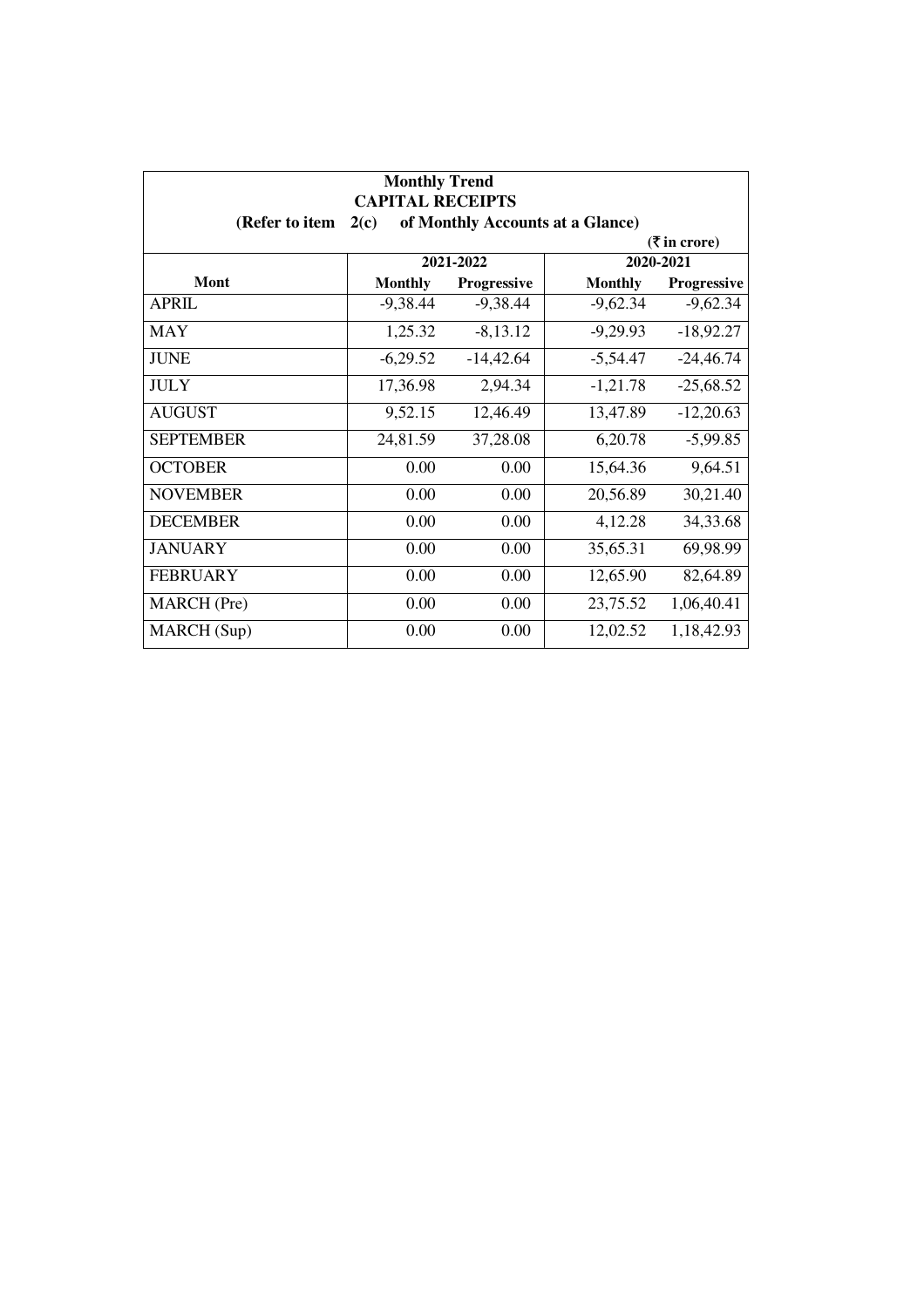| <b>Monthly Trend</b><br>REVENUE EXPENDITURE |                |                                  |                |                    |  |
|---------------------------------------------|----------------|----------------------------------|----------------|--------------------|--|
| (Refer to item                              | 4(a)           | of Monthly Accounts at a Glance) |                |                    |  |
| $(3\overline{5})$ in crore)                 |                |                                  |                |                    |  |
|                                             |                | 2021-2022                        |                | 2020-2021          |  |
| <b>Mont</b>                                 | <b>Monthly</b> | Progressive                      | <b>Monthly</b> | <b>Progressive</b> |  |
| <b>APRIL</b>                                | $-5.89$        | $-5.89$                          | 3,20.64        | 3,20.64            |  |
| MAY                                         | 7,17.41        | 7,11.52                          | 3,82.11        | 7,02.75            |  |
| <b>JUNE</b>                                 | 7,99.61        | 15,11.14                         | 12,89.13       | 19,91.88           |  |
| <b>JULY</b>                                 | 24, 10.15      | 39,21.29                         | 10,96.00       | 30,87.88           |  |
| <b>AUGUST</b>                               | 14,65.20       | 53,86.49                         | 9,68.19        | 40,56.07           |  |
| <b>SEPTEMBER</b>                            | 19,49.52       | 73,36.01                         | 11,27.81       | 51,83.88           |  |
| <b>OCTOBER</b>                              | 0.00           | 0.00                             | 13,74.03       | 65,57.91           |  |
| <b>NOVEMBER</b>                             | 0.00           | 0.00                             | 17,37.01       | 82,94.92           |  |
| <b>DECEMBER</b>                             | 0.00           | 0.00                             | 23,19.85       | 1,06,14.77         |  |
| <b>JANUARY</b>                              | 0.00           | 0.00                             | 21,65.27       | 1,27,80.04         |  |
| <b>FEBRUARY</b>                             | 0.00           | 0.00                             | 19,80.75       | 1,47,60.79         |  |
| <b>MARCH</b> (Pre)                          | 0.00           | 0.00                             | 54,45.28       | 2,02,06.07         |  |
| MARCH (Sup)                                 | 0.00           | 0.00                             | 7,90.67        | 2,09,96.74         |  |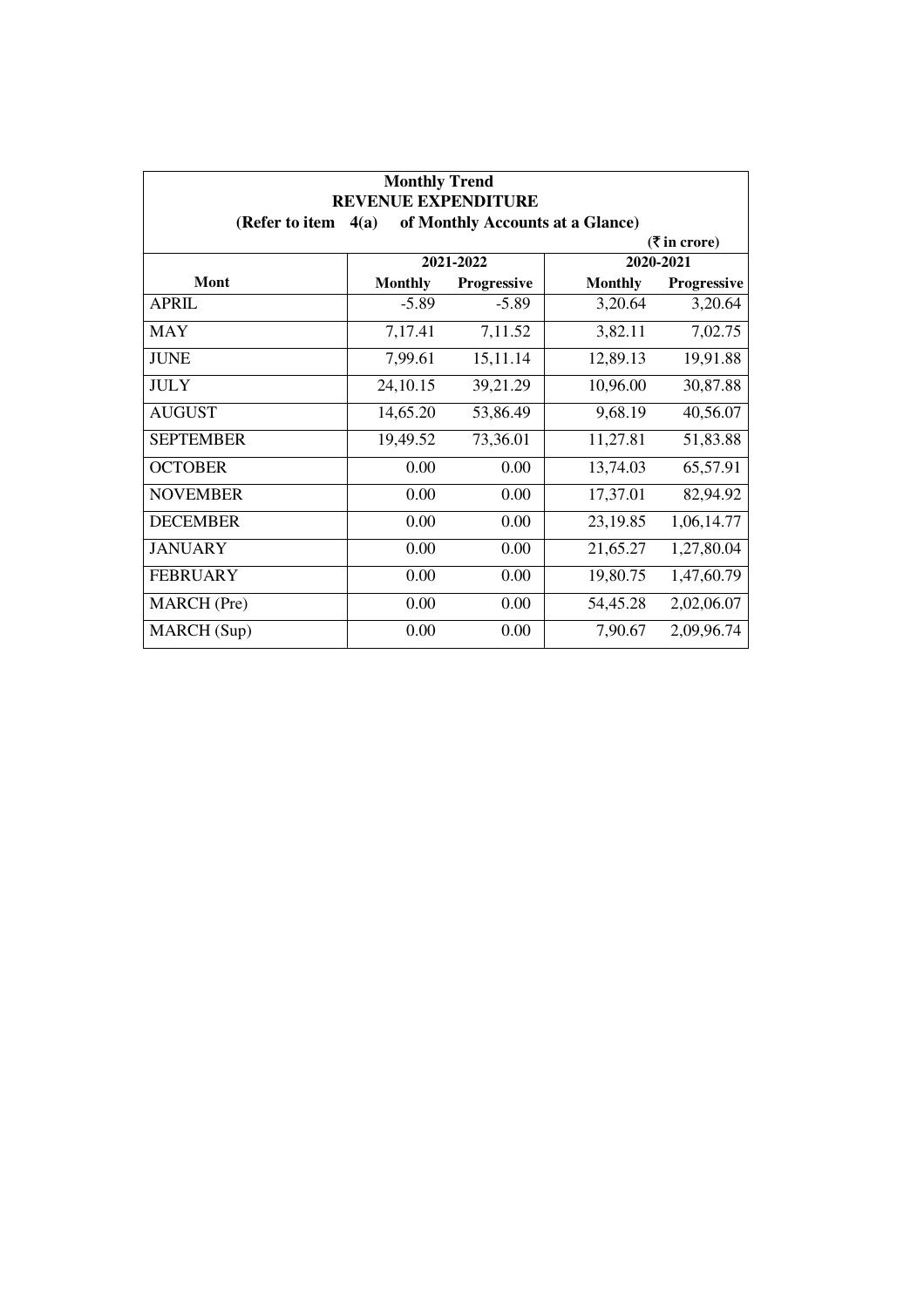| <b>Monthly Trend</b><br><b>REVENUE EXPENDITURE</b> |                |                                  |                |                             |
|----------------------------------------------------|----------------|----------------------------------|----------------|-----------------------------|
| (Refer to item                                     | 4(b)           | of Monthly Accounts at a Glance) |                |                             |
|                                                    |                |                                  |                | $(3\overline{5})$ in crore) |
|                                                    |                | 2021-2022                        |                | 2020-2021                   |
| <b>Mont</b>                                        | <b>Monthly</b> | <b>Progressive</b>               | <b>Monthly</b> | <b>Progressive</b>          |
| <b>APRIL</b>                                       | 2,98.21        | 2,98.21                          | 2,21.20        | 2,21.20                     |
| MAY                                                | 3,01.55        | 5,99.76                          | 2,30.84        | 4,52.05                     |
| <b>JUNE</b>                                        | 3,78.42        | 9,78.18                          | 3,47.19        | 7,99.24                     |
| <b>JULY</b>                                        | 3,31.56        | 13,09.74                         | 52.34          | 8,51.58                     |
| <b>AUGUST</b>                                      | 5,78.99        | 18,88.73                         | 4,64.42        | 13,16.00                    |
| <b>SEPTEMBER</b>                                   | 5,88.68        | 24,77.41                         | 4,87.72        | 18,03.72                    |
| <b>OCTOBER</b>                                     | 0.00           | 0.00                             | 2,48.44        | 20,52.16                    |
| <b>NOVEMBER</b>                                    | 0.00           | 0.00                             | 2,27.40        | 22,79.56                    |
| <b>DECEMBER</b>                                    | 0.00           | 0.00                             | 5,95.40        | 28,74.96                    |
| <b>JANUARY</b>                                     | 0.00           | 0.00                             | 3,71.01        | 32,45.97                    |
| <b>FEBRUARY</b>                                    | 0.00           | 0.00                             | 4,27.22        | 36,73.19                    |
| <b>MARCH</b> (Pre)                                 | 0.00           | 0.00                             | 6,50.65        | 43,23.84                    |
| MARCH (Sup)                                        | 0.00           | 0.00                             | 0.00           | 43,23.84                    |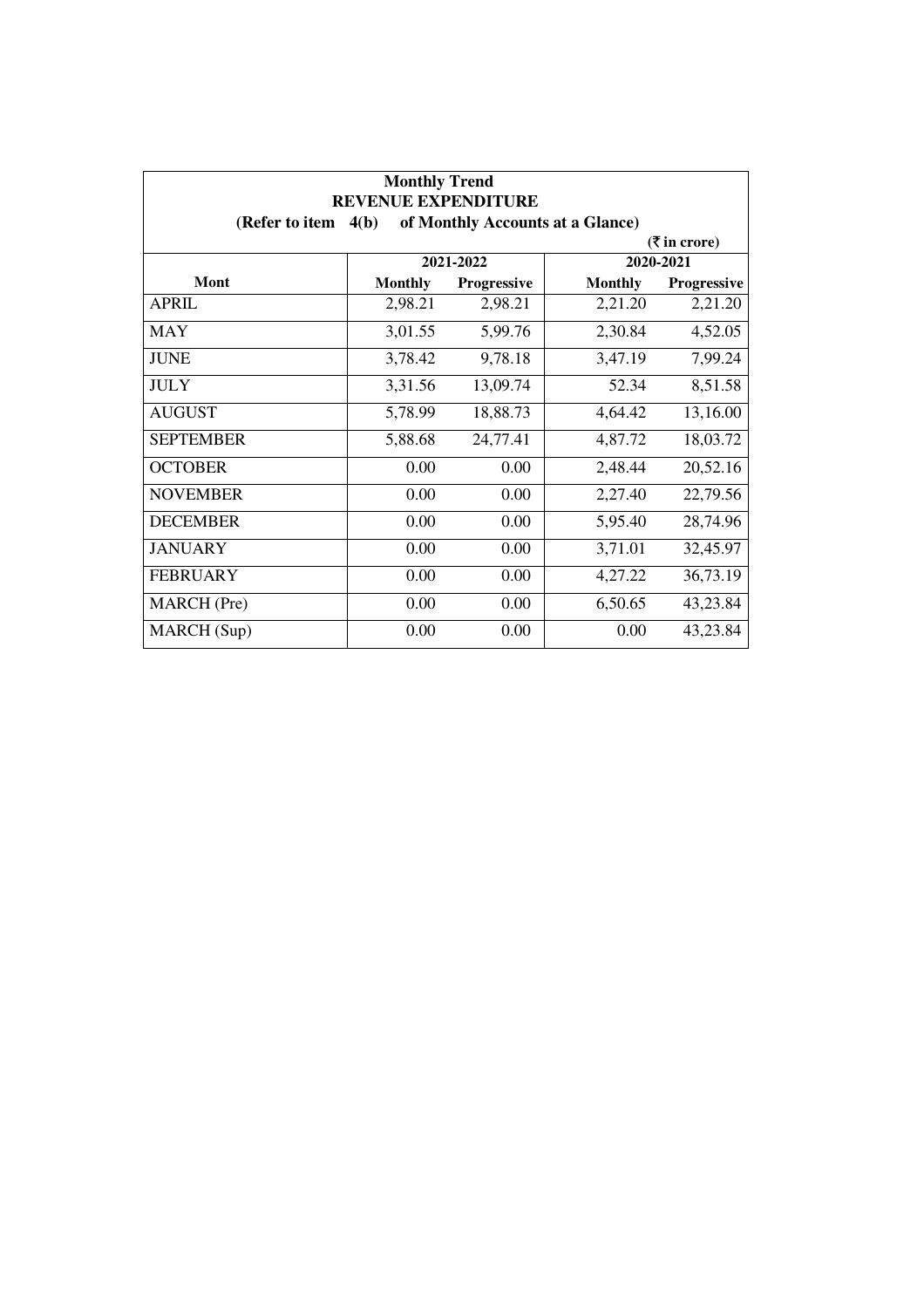| <b>Monthly Trend</b><br><b>REVENUE EXPENDITURE</b> |                                          |                    |                |                    |  |  |
|----------------------------------------------------|------------------------------------------|--------------------|----------------|--------------------|--|--|
| (Refer to item                                     | of Monthly Accounts at a Glance)<br>4(c) |                    |                |                    |  |  |
| $(3\overline{5})$ in crore)                        |                                          |                    |                |                    |  |  |
|                                                    |                                          | 2021-2022          |                | 2020-2021          |  |  |
| <b>Mont</b>                                        | <b>Monthly</b>                           | <b>Progressive</b> | <b>Monthly</b> | <b>Progressive</b> |  |  |
| <b>APRIL</b>                                       | 20,61.36                                 | 20,61.36           | 18,91.48       | 18,91.48           |  |  |
| <b>MAY</b>                                         | 18,45.79                                 | 39,07.15           | 20,34.01       | 39,25.49           |  |  |
| <b>JUNE</b>                                        | 18,16.71                                 | 57,23.86           | 20,89.99       | 60,15.48           |  |  |
| <b>JULY</b>                                        | 20,53.06                                 | 77,76.92           | 19,54.11       | 79,69.59           |  |  |
| <b>AUGUST</b>                                      | 20,81.19                                 | 98,58.11           | 21,78.09       | 1,01,47.68         |  |  |
| <b>SEPTEMBER</b>                                   | 26,65.23                                 | 1,25,23.34         | 21,29.08       | 1,22,76.76         |  |  |
| <b>OCTOBER</b>                                     | 0.00                                     | 0.00               | 25,24.01       | 1,48,00.77         |  |  |
| <b>NOVEMBER</b>                                    | 0.00                                     | 0.00               | 24,78.85       | 1,72,79.62         |  |  |
| <b>DECEMBER</b>                                    | 0.00                                     | 0.00               | 21,64.80       | 1,94,44.42         |  |  |
| <b>JANUARY</b>                                     | 0.00                                     | 0.00               | 20,61.55       | 2,15,05.97         |  |  |
| <b>FEBRUARY</b>                                    | 0.00                                     | 0.00               | 20,37.16       | 2,35,43.13         |  |  |
| <b>MARCH</b> (Pre)                                 | 0.00                                     | 0.00               | 34,63.32       | 2,70,06.45         |  |  |
| MARCH (Sup)                                        | 0.00                                     | 0.00               | 2,20.57        | 2,72,27.02         |  |  |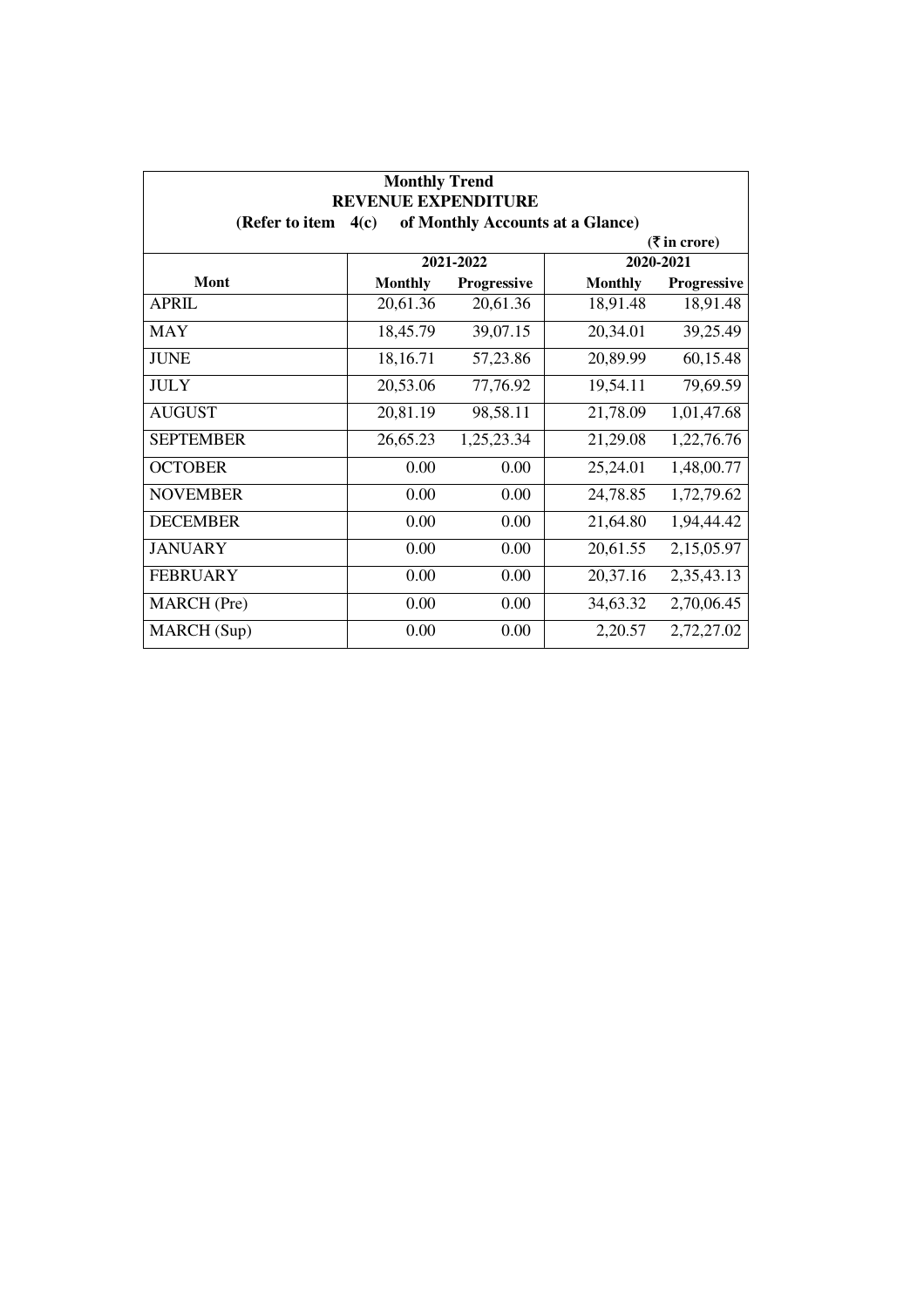| <b>Monthly Trend</b><br><b>REVENUE EXPENDITURE</b>         |                |             |                |                             |  |
|------------------------------------------------------------|----------------|-------------|----------------|-----------------------------|--|
| of Monthly Accounts at a Glance)<br>(Refer to item<br>4(d) |                |             |                |                             |  |
|                                                            |                |             |                | $(3\overline{5})$ in crore) |  |
|                                                            |                | 2021-2022   |                | 2020-2021                   |  |
| Mont                                                       | <b>Monthly</b> | Progressive | <b>Monthly</b> | Progressive                 |  |
| <b>APRIL</b>                                               | 8,54.92        | 8,54.92     | 4,97.12        | 4,97.12                     |  |
| <b>MAY</b>                                                 | 11,51.04       | 20,05.96    | 8,46.17        | 13,43.29                    |  |
| <b>JUNE</b>                                                | 9,33.30        | 29,39.26    | 8,07.47        | 21,50.76                    |  |
| <b>JULY</b>                                                | 7,80.12        | 37,19.38    | 7,63.93        | 29,14.69                    |  |
| <b>AUGUST</b>                                              | 7,66.00        | 44,85.38    | 8,05.59        | 37,20.28                    |  |
| <b>SEPTEMBER</b>                                           | 12,49.74       | 57, 35. 12  | 7,52.94        | 44,73.22                    |  |
| <b>OCTOBER</b>                                             | 0.00           | 0.00        | 13,31.58       | 58,04.80                    |  |
| <b>NOVEMBER</b>                                            | 0.00           | 0.00        | 7,82.06        | 65,86.86                    |  |
| <b>DECEMBER</b>                                            | 0.00           | 0.00        | 6,98.24        | 72,85.10                    |  |
| <b>JANUARY</b>                                             | 0.00           | 0.00        | 10,53.04       | 83,38.14                    |  |
| <b>FEBRUARY</b>                                            | 0.00           | 0.00        | 8,69.80        | 92,07.94                    |  |
| MARCH (Pre)                                                | 0.00           | 0.00        | 11,40.78       | 1,03,48.72                  |  |
| MARCH (Sup)                                                | 0.00           | 0.00        | 2.01           | 1,03,50.73                  |  |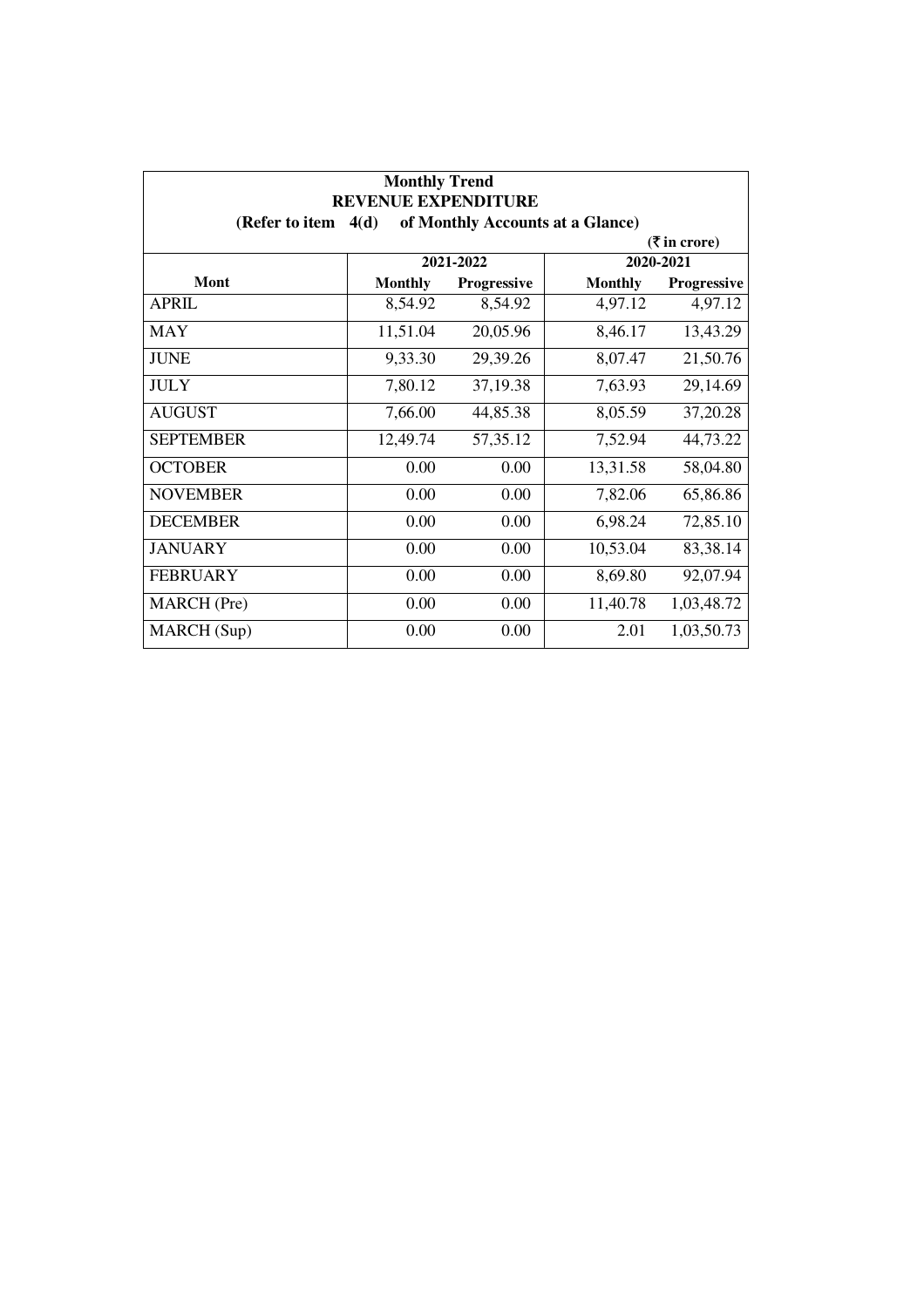| <b>Monthly Trend</b><br><b>REVENUE EXPENDITURE</b>         |                |             |                |             |
|------------------------------------------------------------|----------------|-------------|----------------|-------------|
| of Monthly Accounts at a Glance)<br>4(e)<br>(Refer to item |                |             |                |             |
| $(3\overline{5})$ in crore)                                |                |             |                |             |
|                                                            |                | 2021-2022   |                | 2020-2021   |
| Mont                                                       | <b>Monthly</b> | Progressive | <b>Monthly</b> | Progressive |
| <b>APRIL</b>                                               | 0.00           | 0.00        | 0.00           | 0.00        |
| <b>MAY</b>                                                 | 0.00           | 0.00        | 0.00           | 0.00        |
| <b>JUNE</b>                                                | 0.00           | 0.00        | 0.00           | 0.00        |
| <b>JULY</b>                                                | 1,00.00        | 1,00.00     | 3,05.20        | 3,05.20     |
| <b>AUGUST</b>                                              | 75.00          | 1,75.00     | 4,70.43        | 7,75.63     |
| <b>SEPTEMBER</b>                                           | 0.00           | 1,75.00     | 25.13          | 8,00.76     |
| <b>OCTOBER</b>                                             | 0.00           | 0.00        | 27.91          | 8,28.67     |
| <b>NOVEMBER</b>                                            | 0.00           | 0.00        | 22.34          | 8,51.01     |
| <b>DECEMBER</b>                                            | 0.00           | 0.00        | 47.34          | 8,98.35     |
| <b>JANUARY</b>                                             | 0.00           | 0.00        | 4,55.28        | 13,53.63    |
| <b>FEBRUARY</b>                                            | 0.00           | 0.00        | 0.78           | 13,54.41    |
| <b>MARCH</b> (Pre)                                         | 0.00           | 0.00        | 8.47           | 13,62.88    |
| MARCH (Sup)                                                | 0.00           | 0.00        | 0.00           | 13,62.88    |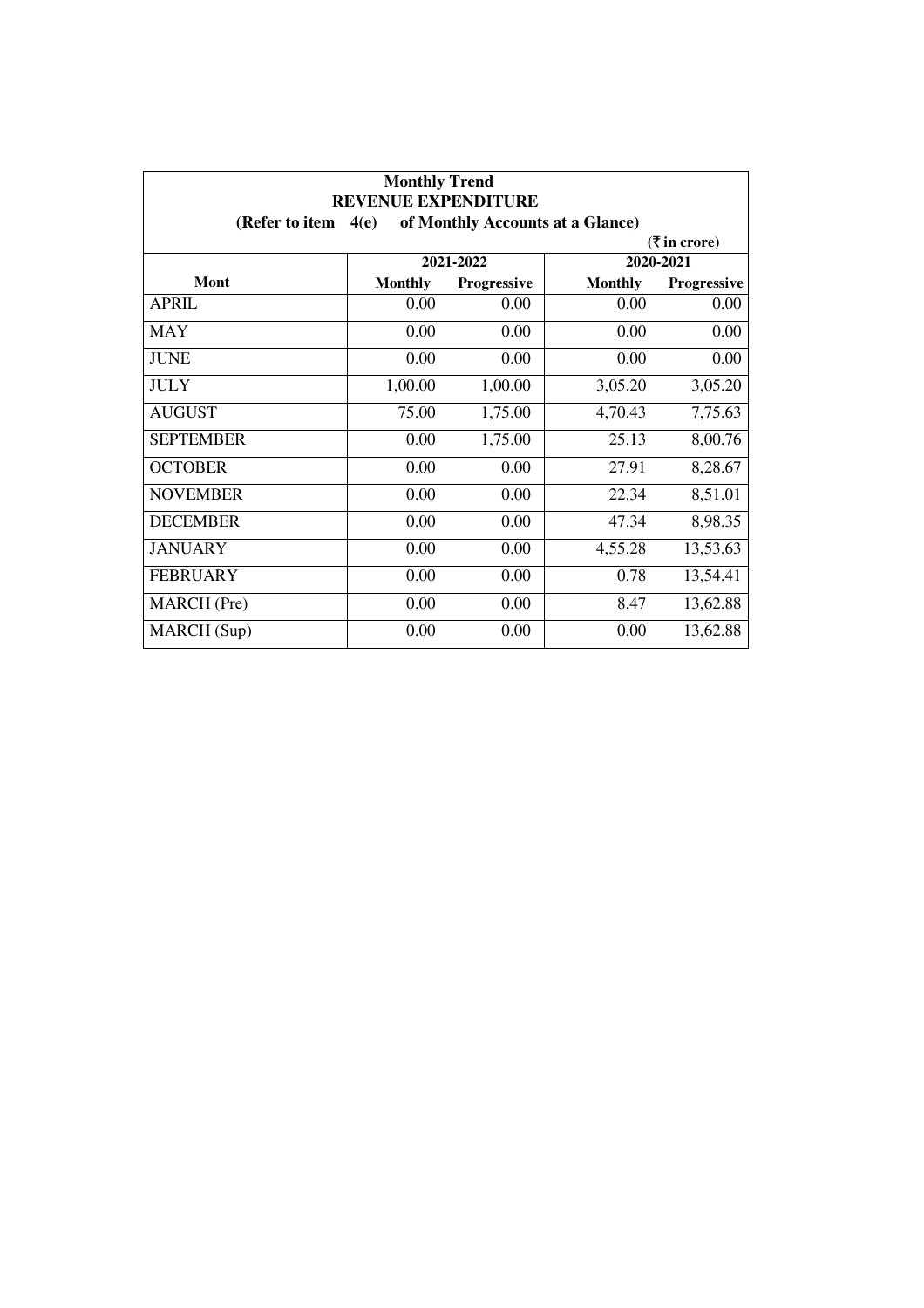| <b>Monthly Trend</b><br><b>CAPITAL EXPENDITURE</b><br>of Monthly Accounts at a Glance)<br>5(a)<br>(Refer to item |                |                    |                |             |  |  |  |
|------------------------------------------------------------------------------------------------------------------|----------------|--------------------|----------------|-------------|--|--|--|
|                                                                                                                  |                |                    |                |             |  |  |  |
|                                                                                                                  | 2021-2022      |                    |                | 2020-2021   |  |  |  |
| <b>Mont</b>                                                                                                      | <b>Monthly</b> | <b>Progressive</b> | <b>Monthly</b> | Progressive |  |  |  |
| <b>APRIL</b>                                                                                                     | $-0.09$        | $-0.09$            | 5.65           | 5.65        |  |  |  |
| <b>MAY</b>                                                                                                       | 3,03.64        | 3,03.55            | 4,10.42        | 4,16.07     |  |  |  |
| <b>JUNE</b>                                                                                                      | 6,01.90        | 9,05.45            | 1,85.84        | 6,01.91     |  |  |  |
| <b>JULY</b>                                                                                                      | 1,28.92        | 10,34.37           | 9,15.44        | 15,17.35    |  |  |  |
| <b>AUGUST</b>                                                                                                    | 11,84.86       | 22, 19.23          | 1,79.74        | 16,97.09    |  |  |  |
| <b>SEPTEMBER</b>                                                                                                 | 9,60.18        | 31,79.41           | 4,91.32        | 21,88.41    |  |  |  |
| <b>OCTOBER</b>                                                                                                   | 0.00           | 0.00               | 7,18.99        | 29,07.40    |  |  |  |
| <b>NOVEMBER</b>                                                                                                  | 0.00           | 0.00               | 15,58.47       | 44,65.87    |  |  |  |
| <b>DECEMBER</b>                                                                                                  | 0.00           | 0.00               | 16,69.04       | 61,34.91    |  |  |  |
| <b>JANUARY</b>                                                                                                   | 0.00           | 0.00               | 7,02.85        | 68, 37. 76  |  |  |  |
| <b>FEBRUARY</b>                                                                                                  | 0.00           | 0.00               | 16,84.24       | 85,22.00    |  |  |  |
| <b>MARCH</b> (Pre)                                                                                               | 0.00           | 0.00               | 36,73.91       | 1,21,95.91  |  |  |  |
| MARCH (Sup)                                                                                                      | 0.00           | 0.00               | 2,03.48        | 1,23,99.39  |  |  |  |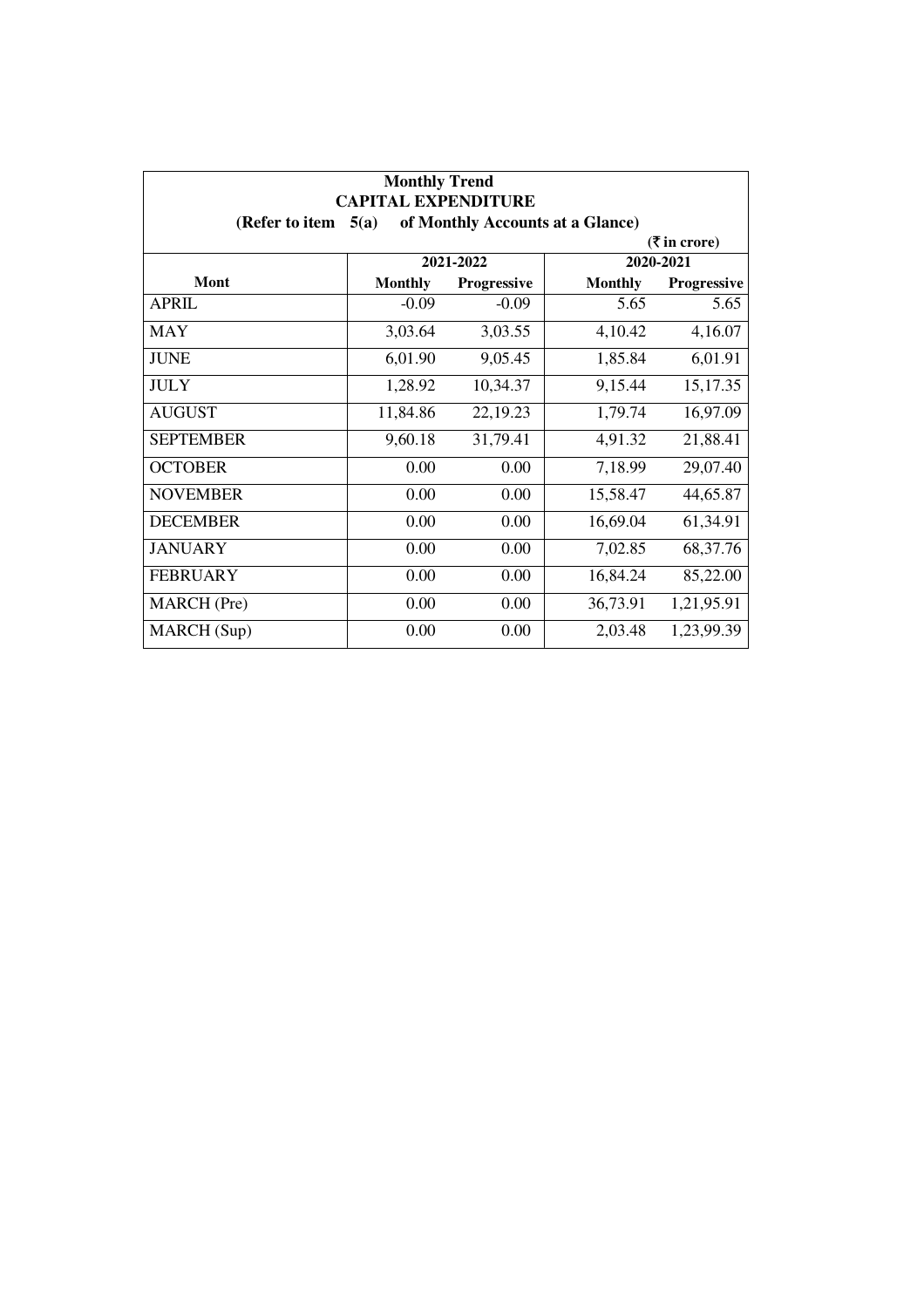| <b>Monthly Trend</b><br><b>CAPITAL EXPENDITURE</b><br>5(b)<br>of Monthly Accounts at a Glance)<br>(Refer to item |                |             |                |             |  |  |  |
|------------------------------------------------------------------------------------------------------------------|----------------|-------------|----------------|-------------|--|--|--|
|                                                                                                                  |                |             |                |             |  |  |  |
|                                                                                                                  | 2021-2022      |             |                | 2020-2021   |  |  |  |
| Mont                                                                                                             | <b>Monthly</b> | Progressive | <b>Monthly</b> | Progressive |  |  |  |
| <b>APRIL</b>                                                                                                     | 0.00           | 0.00        | 0.00           | 0.00        |  |  |  |
| <b>MAY</b>                                                                                                       | 0.00           | 0.00        | 0.00           | 0.00        |  |  |  |
| <b>JUNE</b>                                                                                                      | 0.00           | 0.00        | 0.00           | 0.00        |  |  |  |
| <b>JULY</b>                                                                                                      | 0.00           | 0.00        | 0.00           | 0.00        |  |  |  |
| <b>AUGUST</b>                                                                                                    | 0.00           | 0.00        | 0.00           | 0.00        |  |  |  |
| <b>SEPTEMBER</b>                                                                                                 | 0.00           | 0.00        | 0.00           | 0.00        |  |  |  |
| <b>OCTOBER</b>                                                                                                   | 0.00           | 0.00        | 0.00           | 0.00        |  |  |  |
| <b>NOVEMBER</b>                                                                                                  | 0.00           | 0.00        | 0.00           | 0.00        |  |  |  |
| <b>DECEMBER</b>                                                                                                  | 0.00           | 0.00        | 0.00           | 0.00        |  |  |  |
| <b>JANUARY</b>                                                                                                   | 0.00           | 0.00        | 0.00           | 0.00        |  |  |  |
| <b>FEBRUARY</b>                                                                                                  | 0.00           | 0.00        | 0.00           | 0.00        |  |  |  |
| <b>MARCH</b> (Pre)                                                                                               | 0.00           | 0.00        | 0.00           | 0.00        |  |  |  |
| MARCH (Sup)                                                                                                      | 0.00           | 0.00        | 0.00           | 0.00        |  |  |  |